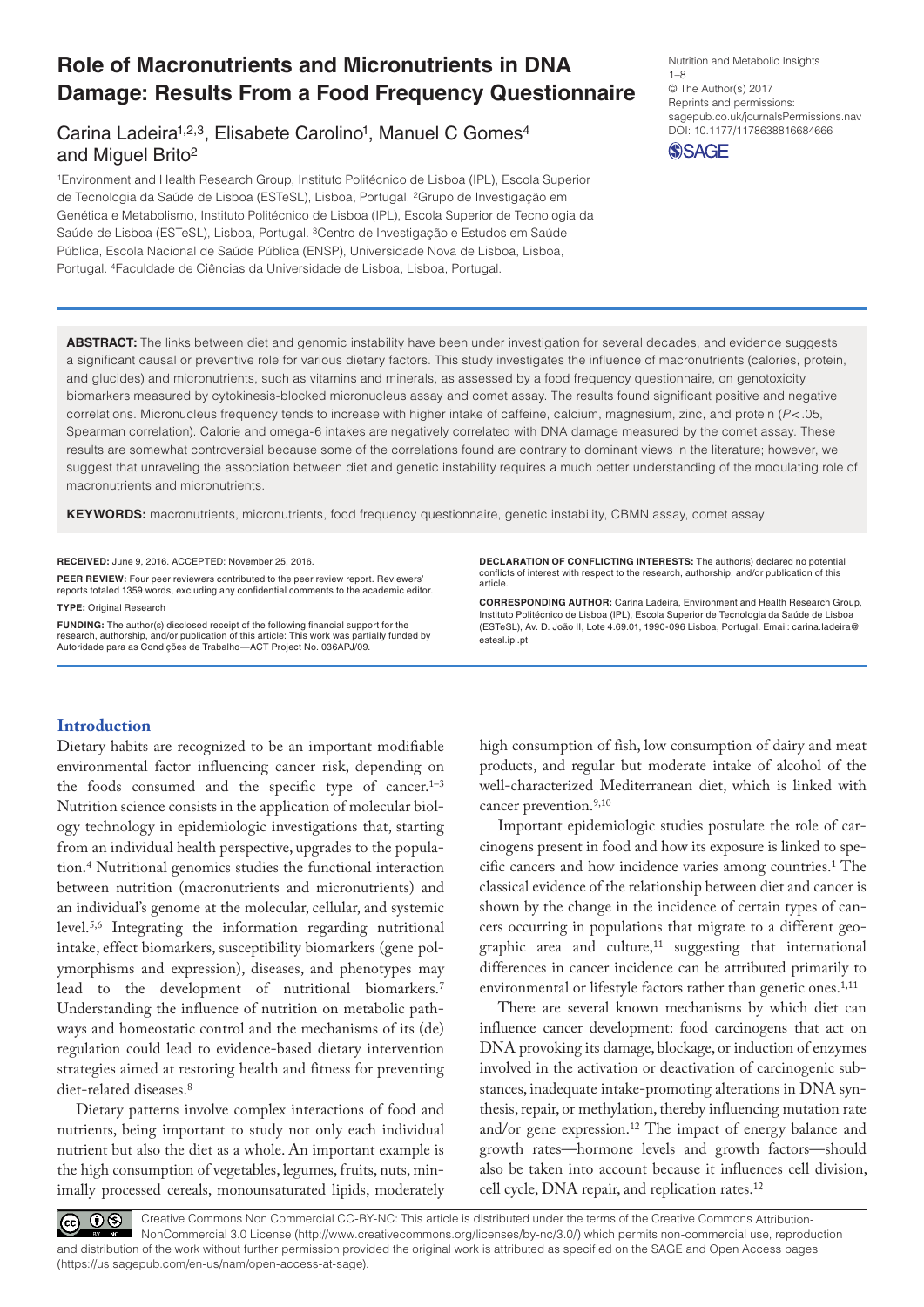Tools to assess markers of general DNA damage include cytokinesis-blocked micronucleus cytome (CBMN) assay, a comprehensive system for measuring DNA damage which measures end points such as micronuclei (MN), a biomarker of chromosome breakage and/or whole chromosome loss; nucleoplasmic bridges (NPB), a biomarker of DNA misrepair and/or telomere end-fusions; and nuclear buds (NBUD), a biomarker of elimination of amplified DNA and/or DNA repair complexes.13,14

MN are small, extranuclear bodies, originate in dividing cells from acentric chromosome/chromatid fragments or whole chromosome/chromatid that lag behind in anaphase, and are not included in the daughter nuclei in telophase.15–19

NPB occur when centromeres of dicentric chromosomes are pulled to opposite poles of the cell at anaphase. In the absence of breakage of the anaphase bridge, the nuclear membrane eventually surrounds the daughter nuclei and the anaphase bridge, and a nucleoplasmic bridge is formed.20 NBUD have been observed in cultures grown under strong selective conditions that induce gene amplification, as well as under moderate folic acid deficiency.14,17 Gene amplification plays a crucial role in the malignant transformation of human cells as it mediates the activation of oncogenes or the acquisition of drug resistance.<sup>21</sup>

Another useful tool is the comet assay, a simple and sensitive method for detecting DNA-strand breaks that originated from many sources, such as through oxidative DNA damage.<sup>22,23</sup>

The comet assay has become one of the standard methods for assessing DNA damage, with a wide range of applications, namely, in genotoxicity testing, human biomonitoring and molecular epidemiology, ecogenotoxicology, as well as fundamental research in DNA damage and repair<sup>24,25</sup>; studying the mechanisms of action of genotoxic chemicals; investigating oxidative damage as a factor in disease; monitoring oxidative stress in animals or human subjects resulting from exercise, diet, or exposure to environmental agents; studying the effects of dietary antioxidants; and monitoring environmental pollution by studying sentinel organisms.26,27

Although there is a general recognition that diet influences cancer risk, information regarding precise dietary factors that determine human cancer is an ongoing debate.<sup>9,11,28,29</sup> Diet is usually a complex of both nutritive (macronutrients and micronutrients) and non-nutritive food constituents; thus, the search for specific factors is bound to involve a long gathering of epidemiologic information regarding food habits. Epidemiologic studies based on food frequency questionnaires (FFQs) are tools aimed at such goals and can be very important to develop a hypothesis regarding diet and cancer.

The aim of this study was to investigate the potential influence of macronutrients (calories, protein, and glucides) and micronutrients (vitamins and minerals) by a FFQ on genotoxicity biomarkers measured by the CBMN assay and the comet assay.

# **Methods**

# *Subjects and personal questionnaire*

The sample studied consisted of 44 healthy subjects from the Lisbon and Tagus Valley Region, mainly whites, in Portugal with administrative job descriptions that assigned to participate in the study.

The study participants filled in a questionnaire on individual characteristics and working practices. These included questions regarding age, gender, tobacco and alcohol consumption habits, medication, hereditary diseases, cancer history, exposure to chemical agents, and characterization of professional activity. The questionnaire was validated by application of a pretest in a group of subjects, which was used as a pilot sample at the beginning of the study.

#### *Food frequency questionnaire*

Dietary intake was assessed using a self-administered FFQ.<sup>30,31</sup> The FFQ included type and quantity of food intake, namely, some food items, which allowed for the quantification of different macronutrients and micronutrients. The FFQ is a 3-page booklet with a list of 92 common food and beverage items and questions relating to food preparation and dietary habits. Participants were required to indicate how often each food and beverage was usually consumed per month, week, or day. Average daily consumption was based on the participants' reports on how often a specified serving size of each food or beverage item was consumed. This information, along with the nutrient composition of the food item/unit weight taken from 92 selected items, allowed participants' daily micronutrient and macronutrient intake to be calculated using the FREQUAN dietary analysis program.32

# **Laboratory Proceedings**

#### *Cytokinesis-blocked micronucleus assay*

Evaluation of genotoxic effects was conducted by applying the CBMN assay in peripheral blood lymphocytes as described in Ladeira et al.33,34 All blood samples were collected from subjects by venipuncture with heparin between 10 and 12 am, and coded and analyzed under blind conditions. Briefly, lymphocytes were isolated using Ficoll-Paque gradient and placed in RPMI 1640 culture medium with l-glutamine and red phenol added with 10% inactivated fetal calf serum, 50 µg/mL streptomycin + 50U/mL penicillin, and 10 µg/mL phytohemagglutinin. Duplicate cultures from each subject were incubated at 37°C in a humidified 5%  $CO<sub>2</sub>$  incubator for 44 hours, and cytochalasin B 6 µg/mL was added to the cultures to prevent cytokinesis. After 28 hours of incubation, cells were spun onto microscope slides using a cytocentrifuge. Smears were air-dried and double-stained with May-Grünwald-Giemsa and mounted with Entellan. The criteria for scoring the nuclear abnormalities in lymphocytes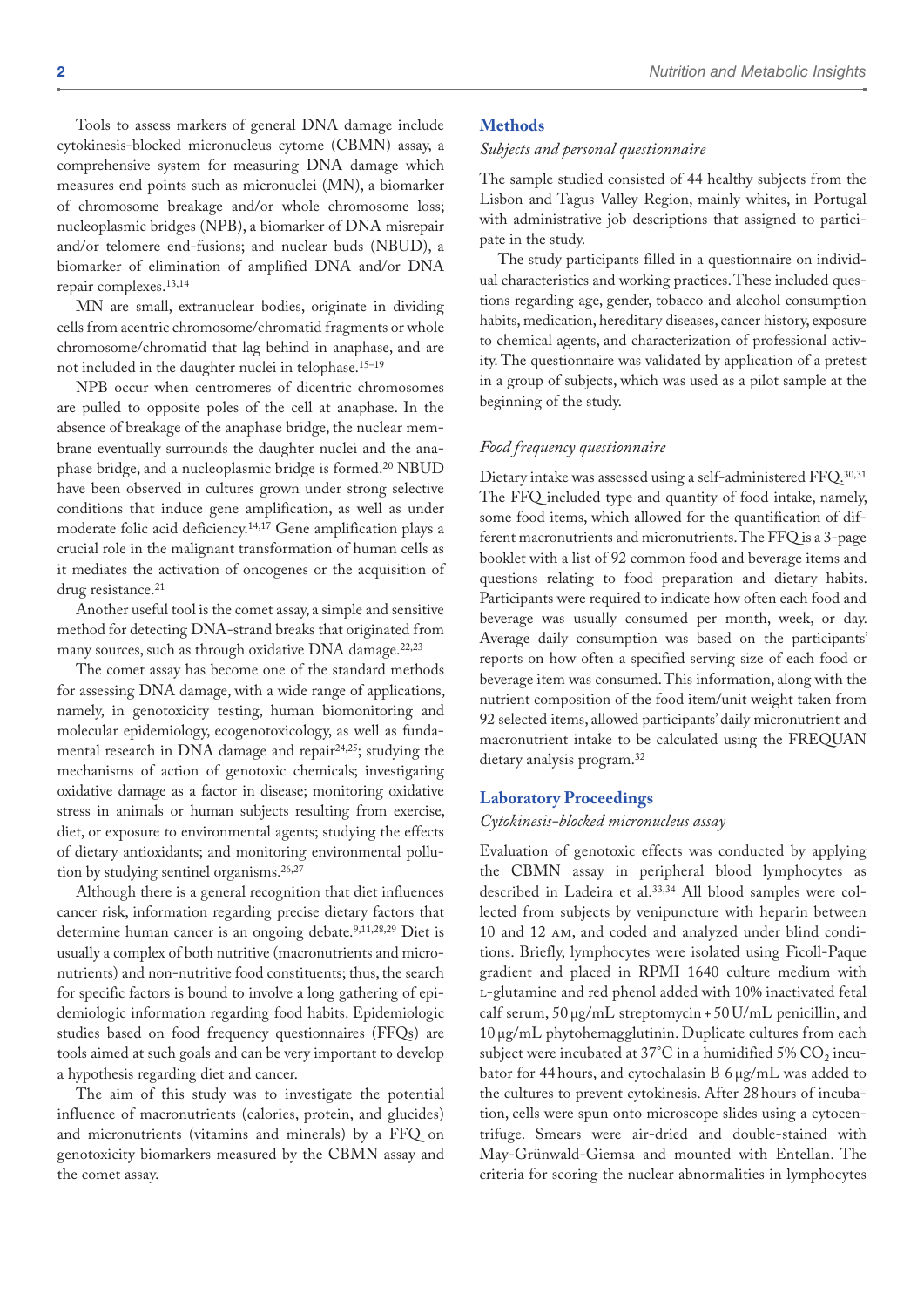were the ones established and validated by the HUman MicroNucleus International Collaborative Project available in <http://www.humn.org> and in Fenech et al.35

#### *Comet assay*

Isolated lymphocytes were cryopreserved following the protocols of Duthie et al<sup>36</sup> and Singh and Lai.<sup>37</sup> Briefly, isolated lymphocytes suspended in RPMI medium with l-glutamine were centrifuged (600g, 10 minutes) and resuspended in freezing mix (90% v/v heat-inactivated fetal calf serum and 10% v/v dimethyl sulfoxide [DMSO]), frozen at −1°C/min in polystyrene, and stored at −80°C.

For analysis of DNA damage and oxidative damage by alkaline comet assay, a modification of the originally described technique by Singh et al38 was used to measure the basal level of DNA oxidation in lymphocytes.39 Briefly, cell suspension (2.0×104cells/ mL) was mixed with  $140 \mu L$  of 1% low melting point agarose (LM Pronadisa) in a microcentrifuge tube and added to a slide previously precoated with 1% agarose (SeaKem), 2 gels per slide, and covered with a cover slip  $(22 \text{ mm} \times 22 \text{ mm} \times 1.0 \text{ mm})$  and allowed to set on a cold plate. The cover slips were removed and the slides immersed in lysis solution (2.5M NaCl, 100mM Na<sub>2</sub>EDTA, 10mM TRIS, 1% Triton X-100 [pH 10]) for 60 minutes. Following lysis, the slides were immersed in 2 changes of Buffer F (40mM HEPES,  $0.1$  M KCl,  $0.5$  mM Na<sub>2</sub>EDTA and 0.2mg/L BSA [pH 8.0]) for 5minutes, each time at 4°C. FPG (kindly donated by Professor Andrew Collins [Department of Nutrition, University of Oslo, Norway]) was added to the gel previously diluted in Buffer F. Incubation of the slides with FPG and Buffer F was performed in a humid chamber at 37°C for 30minutes. The reaction was stopped by placing them at 4°C. The cover slips were removed and all the slides—lysis, Buffer F, and FPG treatment—were placed on an electrophoresis platform, covered with electrophoresis buffer (1mM Na<sub>2</sub>EDTA, 0.3M NaOH [pH 13]), and DNA was allowed to unwind for 20 minutes before electrophoresis at 1.14V/cm, 300mA for a further 20minutes. DNA unwinding and electrophoresis were performed in a cold unit at 4°C. The slides were transferred to a Coplin jar and immersed in PBS and then in distilled water, both for 10minutes at 4°C. After that, the slides were dehydrated in increasing ethanol concentrations (70%, 96%, and 100%), 5minutes each. The slides dried at room temperature were stained with DAPI (1µg/mL) and then visualized and scored by one single observer using Zeiss AxioScope.A1 fluorescence microscope according to the criteria of scoring comets from each gel described by Collins, 40 and the Comet Assay IV software from Perceptive Instruments (Bury St Edmunds, UK) was used.

### *Statistical analysis*

Variables were compared with the normal distribution using the Shapiro-Wilk test. The association between the macronutrients and micronutrients and genotoxicity biomarkers was investigated by Spearman correlation coefficient. Statistical

analyses were performed using the SPSS package for Windows, version 21.0.

### **Results**

Individual characteristics such as gender distribution, age, tobacco habits, and alcohol consumption were analyzed for the sample of 44 individuals. In the sample, 75% were women  $(n=33)$  and 25% men  $(n=11)$ , with a mean age of 39.26±1.46years. Concerning tobacco habits, nonsmokers comprised 77.3% of the sample (n=34), whereas 22.7% were smokers  $(n=10)$ .

Twenty-three items were selected from the FFQ based on the possible influence on genomic stability. Therefore, the following nutritional items were selected from the FFQ for analysis: total calories; protein; glucides; fat; niacin; calcium; copper; magnesium; manganese; zinc; iron; selenium; vitamins B12, C, D, E, and K; retinol; folate; omega-3 and omega-6; fibers; and caffeine. A statistical description of the amounts consumed daily by item in the sample, as well as their reference intake values, is shown in Table 1. All the studied items presented values between the minimum and maximum reference values, meaning no deficiencies or excesses existed.

To investigate the possible correlations between genotoxicity biomarkers and nutritional items, bivariate Spearman correlations were computed. There were 2 significant positive correlations, between genotoxicity biomarkers (MN and NBUD) and protein, and a negative correlation between calories and % DNA (Table 2).

Regarding significant correlations with micronutrients, MN were positively correlated with calcium, magnesium, zinc, and caffeine and niacin with NBUD, and none of the vitamins assessed by the FFQ exhibited a statistically significant correlation with the genotoxicity biomarkers studied.

Other positive correlations were found, however, without statistical significance, namely, niacin, copper, and caffeine with all the genotoxicity biomarkers measured by CBMN and with oxidative DNA damage. Vitamin C was also positively correlated with the CBMN genotoxicity biomarkers under study (MN, NPB, and NBUD) but not with the biomarkers measured by the comet assay (DNA damage and oxidative DNA damage).

Two statistically significant negative correlations were found between omega-6 and calorie intake and DNA damage measured by the comet assay.

Several other negative correlations were found without reaching statistical significance, namely, between vitamins B12 and D and all the genotoxicity biomarkers studied; folate was correlated with MN, NPB, NBUD, and DNA damage, and omega-3 and omega-6 were negatively correlated with NPB, NBUD, DNA damage, and oxidative DNA damage.

# **Discussion**

Determining the intake levels of macronutrients and micronutrients required to maintain genome stability is an essential step in the definition of optimal diets for the prevention of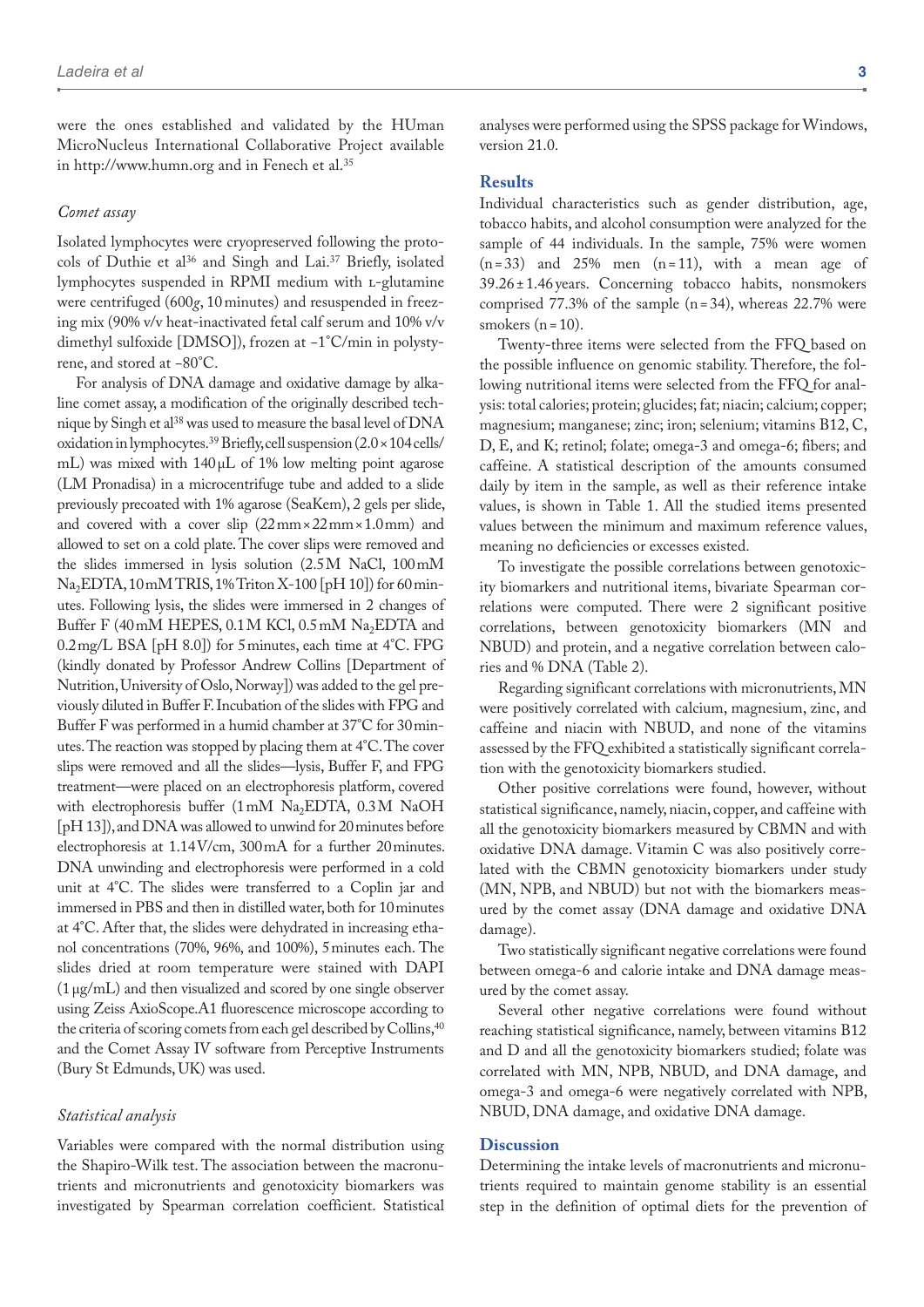|                       | <b>DIETARY PARAMETERS</b> | $MEAN \pm SD$ (RANGE)             | DIETARY REFERENCE INTAKES (FOOD AND<br>NUTRITION BOARD, INSTITUTE OF MEDICINE,<br><b>NATIONAL ACADEMIES)</b> |
|-----------------------|---------------------------|-----------------------------------|--------------------------------------------------------------------------------------------------------------|
| <b>Macronutrients</b> | Calories                  | $2527.40 \pm 123.07$              | Variable by age and gender (kcal)                                                                            |
|                       | Protein                   | $115.36 \pm 37.02$ (57.89-211.31) | Variable by age and gender, g/d                                                                              |
|                       | Glucides                  | 315.00 ± 125.56 (127.54-621.198)  | Variable by age and gender, g/d                                                                              |
|                       | Fat                       | $95.75 \pm 28.49$ (41.45-150.72)  | Variable by age and gender                                                                                   |
|                       | Niacin                    | $27.75 \pm 9.27$ (12.53-50.17)    | $35 \,\mathrm{mq/d}$                                                                                         |
|                       | Calcium                   | 1227.97 ± 582.02 (538.96-3584.74) | 1000 mg/d                                                                                                    |
|                       | Copper                    | $2.10 \pm 0.84$ (0.98-4.25)       | 700 µg/d                                                                                                     |
|                       | Magnesium                 | 417.03 ± 159.16 (161.72-805.18)   | Female: 265 mg/d<br>Male: 350 mg/d                                                                           |
|                       | Manganese                 | $4.82 \pm 2.30$ (1.24-10.79)      | Female: 1.8 mg/d<br>Male: 2.3 mg/d                                                                           |
|                       | Zinc                      | $14.89 \pm 4.69$ (8.02-24.96)     | Female: 6.8 mg/d<br>Male: 9.4 mg/d                                                                           |
|                       | Iron                      | $18.82 \pm 1.07$ (1.13-6.66)      | Female: 8.1 mg/d<br>Male: 6 mg/d                                                                             |
|                       | Selenium                  | $138.67 \pm 8.58$ (1.13-6.66)     | $45 \mu g/d$                                                                                                 |
|                       | Vitamin B12               | $12.31 \pm 0.78$ (1.13-6.66)      | $2.0 \mu g/d$                                                                                                |
|                       | Vitamin C                 | $163.65 \pm 97.61$ (41.37-440.86) | Female: 60 mg/d<br>Male: 75 mg/d                                                                             |
|                       | Vitamin D                 | $4.67 \pm 0.35$ (1.13-6.66)       | $10 \mu g/d$                                                                                                 |
|                       | Vitamin E                 | $11.80 \pm 0.67$ (1.13-6.66)      | $12 \mu g/d$                                                                                                 |
|                       | Vitamin K                 | $18.40 \pm 15.13$ (2.46-81.63)    | Female: 35 µg/d<br>Male: 45 µg/d                                                                             |
|                       | Retinol                   | $776.51 \pm 70.10$ (1.13-6.66)    | Female: 500 µg/d<br>Male: 625 µg/d                                                                           |
|                       | Folate                    | $401.21 \pm 26.21$ (1.13-6.66)    | $320 \mu g/d$                                                                                                |
|                       | Omega-3                   | $1.64 \pm 0.59$ (0.67-3.63)       | Variable by age and gender                                                                                   |
|                       | Omega-6                   | $12.30 \pm 5.38$ (5.44-27.10)     | Variable by age and gender                                                                                   |
| <b>Others</b>         | <b>Fibers</b>             | $30.01 \pm 14.05 (9.32 - 61.28)$  | Female: 25 g/d<br>Male: 38 g/d                                                                               |
|                       | Caffeine                  | $83.22 \pm 59.16$ (4.13-350.25)   | 200-400 mg/d                                                                                                 |

Table 1. Dietary parameters (macronutrients, micronutrients, and others) collected by FFQ (mean intake per day±SD) and respective dietary reference intakes.

Abbreviation: FFQ, Food Frequency Questionnaire.

cancer and other diseases caused by genome damage.<sup>41</sup> We have conducted an FFQ inquiry of 44 subjects, followed by a detailed assessment of DNA damage markers (MN, NPB, NBUD, and DNA tail by the comet assay), which found 7 significant positive correlations and 2 significant negative ones.

We have found correlations between calorie and protein intake and genotoxicity biomarkers. The average amount of calories ingested daily was negatively correlated with % DNA in tail, an indicator of DNA damage. This was somewhat unexpected, as calorie restriction reduces metabolic rate and oxidative stress, meaning lower calorie ingestion is expected to decrease DNA damage,<sup>42,43</sup> as well as damage to other molecules, such as protein and lipids.44 Regardless of the source and nature of DNA damage, DNA repair is better preserved and/or enhanced when caloric consumption decreases.42 The possible

mechanisms associating calorie restriction with cancer prevention evolve around the regulation of cellular proliferation and apoptosis (decrease in DNA replication) and reduction in metabolic rate, oxidative damage, and inflammation mediators (reduction in reactive oxygen species [ROS] and consequent reduction in DNA damage).45 Therefore, it is possible that because of the self-reported nature of the FFQ, some dietary items become subjectively overrated, in a way that cannot be easily corrected.

A positive correlation was found between protein intake and micronucleus, meaning people with higher protein consumption would on average have higher micronucleus frequency. In general, high-protein diets show a protective effect that could be due to an increased plasma concentration of sulfhydryl amino acids, such as cysteine and methionine, which have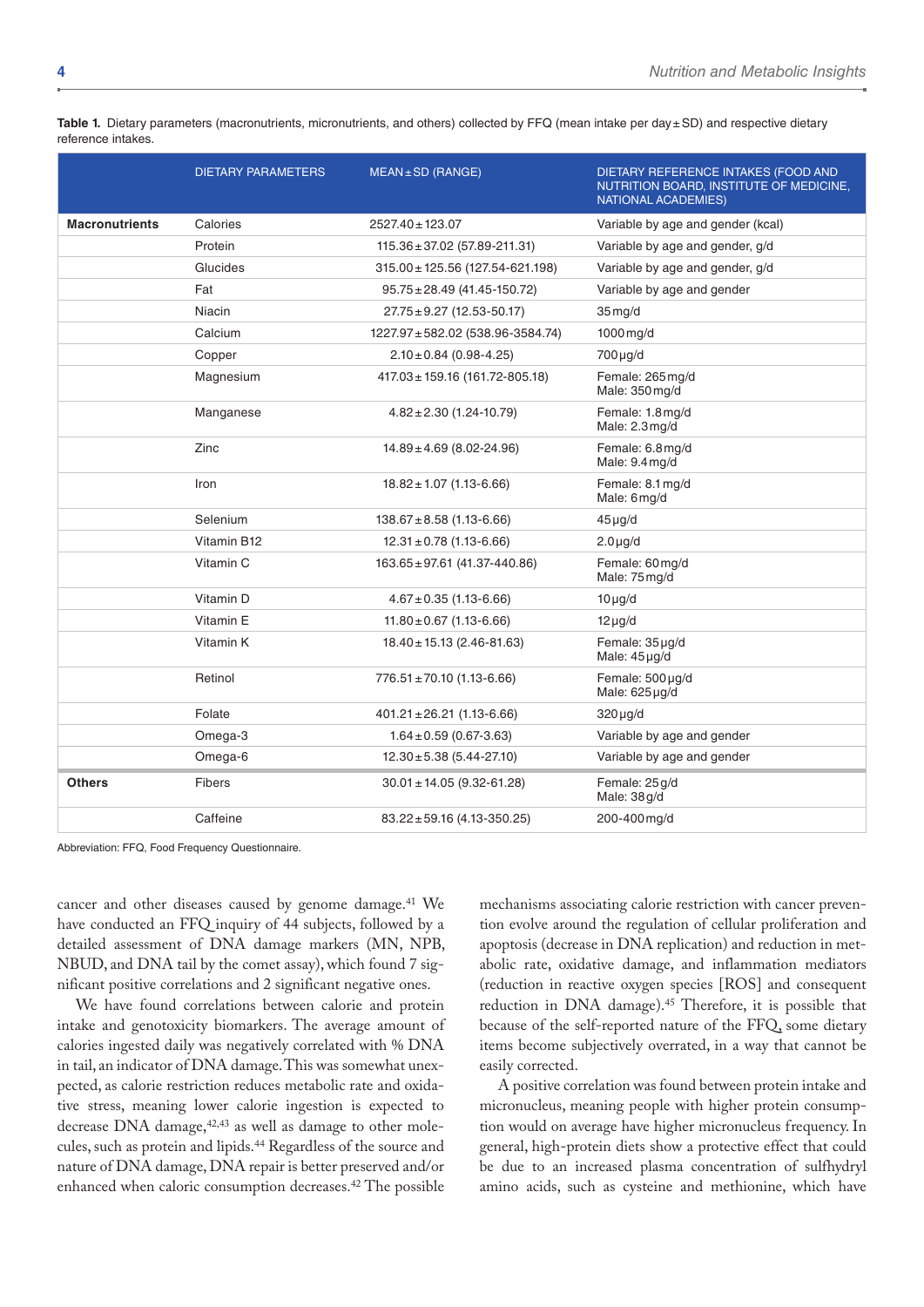**Table 2.** Spearman correlations between genotoxicity biomarkers (MN, NPB, NBUD, and % DNA in tail and oxidative DNA damage—FPG) and nutrients in the studied sample.

| <b>DIETARY PARAMETERS</b> | <b>MN</b> | <b>NPB</b> | <b>NBUD</b> | % DNA TAIL | <b>FPG</b> |
|---------------------------|-----------|------------|-------------|------------|------------|
| Calories                  | $-0.117$  | $-0.037$   | $-0.005$    | $-0.313*$  | 0.008      |
| Protein                   | $0.375*$  | $-0.059$   | $0.308*$    | $-0.112$   | $-0.130$   |
| Glucides                  | 0.057     | 0.074      | $0.308*$    | $-0.081$   | $-0.114$   |
| Fat                       | 0.259     | $-0.087$   | 0.098       | $-0.228$   | $-0.097$   |
| <b>Fibers</b>             | 0.251     | 0.087      | $0.343*$    | $-0.106$   | $-0.112$   |
| Niacin                    | 0.210     | 0.104      | $0.300*$    | $-0.161$   | 0.002      |
| Calcium                   | $0.320*$  | $-0.093$   | 0.137       | 0.071      | 0.014      |
| Copper                    | 0.168     | 0.014      | 0.157       | $-0.061$   | 0.018      |
| Magnesium                 | $0.337*$  | 0.031      | 0.220       | $-0.139$   | $-0.076$   |
| Manganese                 | 0.218     | 0.178      | 0.164       | $-0.139$   | $-0.002$   |
| Zinc                      | $0.355*$  | $-0.031$   | 0.219       | $-0.031$   | 0.059      |
| Iron                      | $-0.167$  | $-0.042$   | 0.019       | $-0.234$   | 0.143      |
| Selenium                  | $-0.240$  | $-0.149$   | 0.109       | $-0.250$   | 0.028      |
| Vitamin B12               | $-0.219$  | $-0.087$   | $-0.093$    | $-0.218$   | $-0.112$   |
| Vitamin C                 | 0.250     | 0.054      | 0.181       | $-0.224$   | $-0.170$   |
| Vitamin D                 | $-0.191$  | $-0.116$   | $-0.161$    | $-0.106$   | $-0.015$   |
| Vitamin E                 | 0.004     | $-0.048$   | $-0.216$    | $-0.096$   | 0.145      |
| Vitamin K                 | 0.172     | $-0.037$   | 0.085       | 0.168      | 0.163      |
| Retinol                   | $-0.243$  | 0.070      | $-0.073$    | $-0.086$   | 0.170      |
| Folate                    | $-0.047$  | $-0.144$   | $-0.086$    | $-0.024$   | 0.235      |
| Omega-3                   | 0.143     | $-0.082$   | 0.215       | $-0.208$   | $-0.270$   |
| Omega-6                   | 0.256     | $-0.087$   | 0.107       | $-0.344*$  | $-0.040$   |
| Caffeine                  | $0.321*$  | 0.155      | 0.234       | $-0.082$   | 0.068      |

Abbreviations: MN, micronuclei; NPB, nucleoplasmic bridges; NBUD, nuclear buds. \*Significant correlations at *P*<.05.

considerable antioxidant activity, or via increased glutamine, which increases tissue antioxidant glutathione.<sup>46,47</sup>

Many studies associate increased cancer risk with diets rich in starches, such as sugar and sucrose.12 In contrast, a diet rich in dietary fibers has been associated with low risk of cancer because fibers can have the potential to dilute carcinogens, speed up bulk transition, reduce time for carcinogen absorption, and also serve as a substrate to generate short-chain fatty acids used by colonic epithelial cells.48,49 In this sense, a diet with a high proportion of simple glucides that is high in dietary fibers might increase the risk of cancer development. The study of the relation between fiber and glucide consumption with biomarkers detected statistically significant correlations, in a positive sense with low intensity, between fiber consumption and NBUD (*r*=.343, *P*=.023) and glucide consumption and NBUD (*r*=.308, *P*=.042). Regarding the interaction between fiber and glucide consumption, a positive statistically significant correlation, with low intensity, with NBUD (*r*=.315, *P*=.037) was detected. These results indicate that higher intakes of fibers and glucides can lead to higher NBUD values.

We have also examined the correlation between fiber/glucide consumption and genotoxicity biomarkers and found a statistically significant positive correlation between them (*r*=.871, *P*< 0.0001).

Niacin, or nicotinic acid, is one of the few vitamins that has an intimate role in DNA synthesis, DNA repair, and cell death.50–52 Niacin is required as a substrate for poly(ADPribose) polymerase (PARP), which is involved in cleavage and rejoining of DNA and in telomere length maintenance. The consequence of its deficiency is increased DNA oxidation, DNA breaks, and an elevated chromosome damage rate.51–53 According to the Expert Group on Vitamins and Minerals (2003), there are no genotoxicity and carcinogenicity data available for nicotinic acid, and the impact of niacin on human carcinogenesis is therefore confounded by the effect of other micronutrients.<sup>53</sup> Our results show a positive correlation with NBUD. As already mentioned, NBUD are biomarkers of gene amplification, and they play a crucial role in the malignant transformation of human cells as they mediate the activation of oncogenes or the acquisition of drug resistance.<sup>21</sup>

Fenech and Bonassi<sup>54</sup> showed a decrease in micronucleus frequency related to niacin intake using the CBMN assay, and no results for NBUD were reported.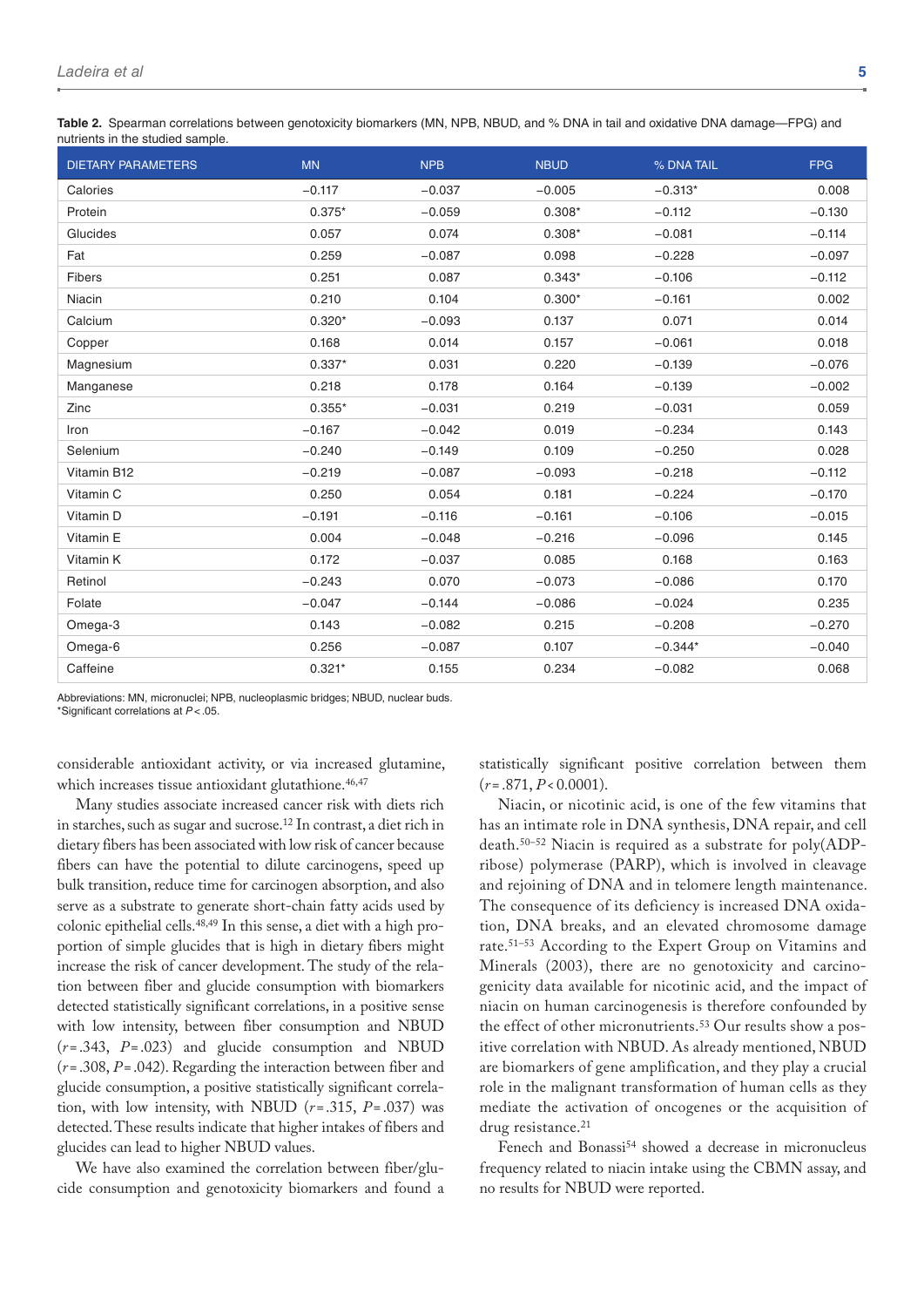Calcium has not been considered of etiological importance in cancer for many years. However, several studies have suggested that dietary calcium may be associated with a reduced risk of colon cancer.55 Calcium may bind with fats in the intestine, making fats less accessible to metabolism by bile salts and the subsequent formation of carcinogenic breakdown products.<sup>56</sup> Fenech and Bonassi<sup>54</sup> showed a decrease in MN frequency related to calcium intake. Our results are not consistent with most epidemiologic literature as we have found a positive correlation between calcium and MN, but we corroborate Smith et al<sup>56</sup> who also found that high calcium intake was associated with higher levels of MN.

Magnesium by itself is not genotoxic, being highly required to maintain genomic stability. Adding to its stabilizing effect on DNA and chromatin structure, magnesium is an essential cofactor in almost all enzymatic systems involved in DNA processing. As an essential cofactor in nucleotide excision repair, base excision repair, and mismatch repair, magnesium is required for the removal of DNA damage. Its relation with tumor formation is more complex; magnesium appears to be protective at early stages but promotes the growth of existing tumors at latter stages.57,58 Any decrease in magnesium below physiological levels should trigger Mg-deficiency–related diseases, such as cardiovascular diseases, accelerated aging, and cell cycle control apoptosis and carcinogenesis.58 Our results showed a positive correlation between magnesium and micronucleus frequency. Fenech et al<sup>46</sup> showed that a mitogen response significantly and positively correlated with plasma zinc, magnesium, selenium, and folate, thus corroborating our results insofar as magnesium is concerned.

Zinc is an important element for numerous proteins, playing a pivotal role in essential cell functions such as cell proliferation and apoptosis, defense against free radicals, and DNA damage repair.28,50,51,59-61 Alterations in zinc status would affect DNA integrity by altering oxidative stress, antioxidant defenses, and DNA repair functions.<sup>60,61</sup> Our study found a positive correlation between zinc and MN, as higher zinc intake was associated with increased MN. This result is contrary to most of the literature; namely, Sharif et al<sup>62</sup> showed that supplementation in an elderly population was beneficial in reducing the micronucleus frequency and DNA damage. Changes in dietary zinc intake affect DNA single-strand breaks, appearing to be a critical factor for maintaining DNA integrity in humans.63 Antioxidants, such as vitamins A, D, and E, are known to be reducing agents, and these molecules are capable of slowing or preventing the oxidation of other molecules being associated with reduced risk of several chronic diseases, particularly some cancers and heart diseases.<sup>64-67</sup> They are at the end of oxidative chain reactions, removing free radicals and preventing the oxidation of unsaturated fats, and are clearly documented antigenotoxic and antimutagenic potential antioxidants.67 Epidemiologic evidence indicates that intake of foods that are naturally rich in vitamin C is

associated with reduced risk of cardiovascular and neurodegenerative diseases and various cancers, but the extent to which vitamin C contributes to this effect remains unclear.<sup>51</sup> Folate plays a key role in a number of processes related to DNA integrity, such as DNA synthesis and methylation. In vitro studies have shown that folic acid deficiency causes a dose-dependent increase in uracil incorporation into human lymphocyte DNA. Folate administration reduces DNA uracil incorporation and the occurrence of chromosome breaks in human cells.65,68,69 A low folate concentration has been implicated as a potential promoter of carcinogenesis, for example, in colorectal cancer, lung, breast, pancreatic, gastric, esophageal, and prostate malignancies.3,28,50,65,70,71

The results achieved by the FFQ regarding these items were not significant despite the majority of negative correlations, meaning an increase in the intake of vitamins would decrease genotoxic damage; however, statistical significance was not reached.

Omega-6 polyunsaturated fatty acids (PUFAs) are considered to increase lipid peroxidation because of lipid peroxidation products, whereas omega-3 PUFAs exert a chemopreventive effect.72 In our study, a significant negative correlation was found between omega-6 and % DNA in tail, meaning higher intake of omega-6 will decrease DNA damage. This result is contrary to most of the literature, given omega-6 fatty acid's reputation for promoting cancer, as shown by the study of Bishop et al<sup>73</sup> on DNA damage and dietary fatty acids, where whole blood omega-6 PUFAs were positively correlated with DNA damage, also measured by the comet assay. Along with omega-3, omega-6 plays a crucial role in brain function and normal growth and development. Besides some omega-6 fatty acids promoting inflammation (linoleic acid and arachidonic acid), γ-linolenic acid actually reduces inflammation and even protects DNA.73

Epidemiologic studies have suggested that people who consume a diet high in omega-3 fatty acids may experience a lower prevalence of cancer, and many small trials have attempted to assess the effects of omega-3 fatty acid in the diet, either as omega-3 fatty acid–rich foods or as dietary supplements. A systematic review made by MacLean et al<sup>74</sup> regarding the effects of omega-3 fatty acids on cancer risk, which compiled a large body of literature spanning numerous cohorts from many countries and with different demographic characteristics, did not provide evidence of a significant association between omega-3 fatty acids and cancer incidence. Our study did not lead to any statistically significant correlation associating omega-3 and biomarkers.

We have found a positive correlation between caffeine consumption and micronucleus, in line with Kiefer and Wiebel<sup>75</sup> who showed that caffeine increases the number of micronuclei in test cell lines. Also, Smith et al<sup>56</sup> showed a statistically significant association between MN frequency and coffee consumption. This study also reported that intake of decaffeinated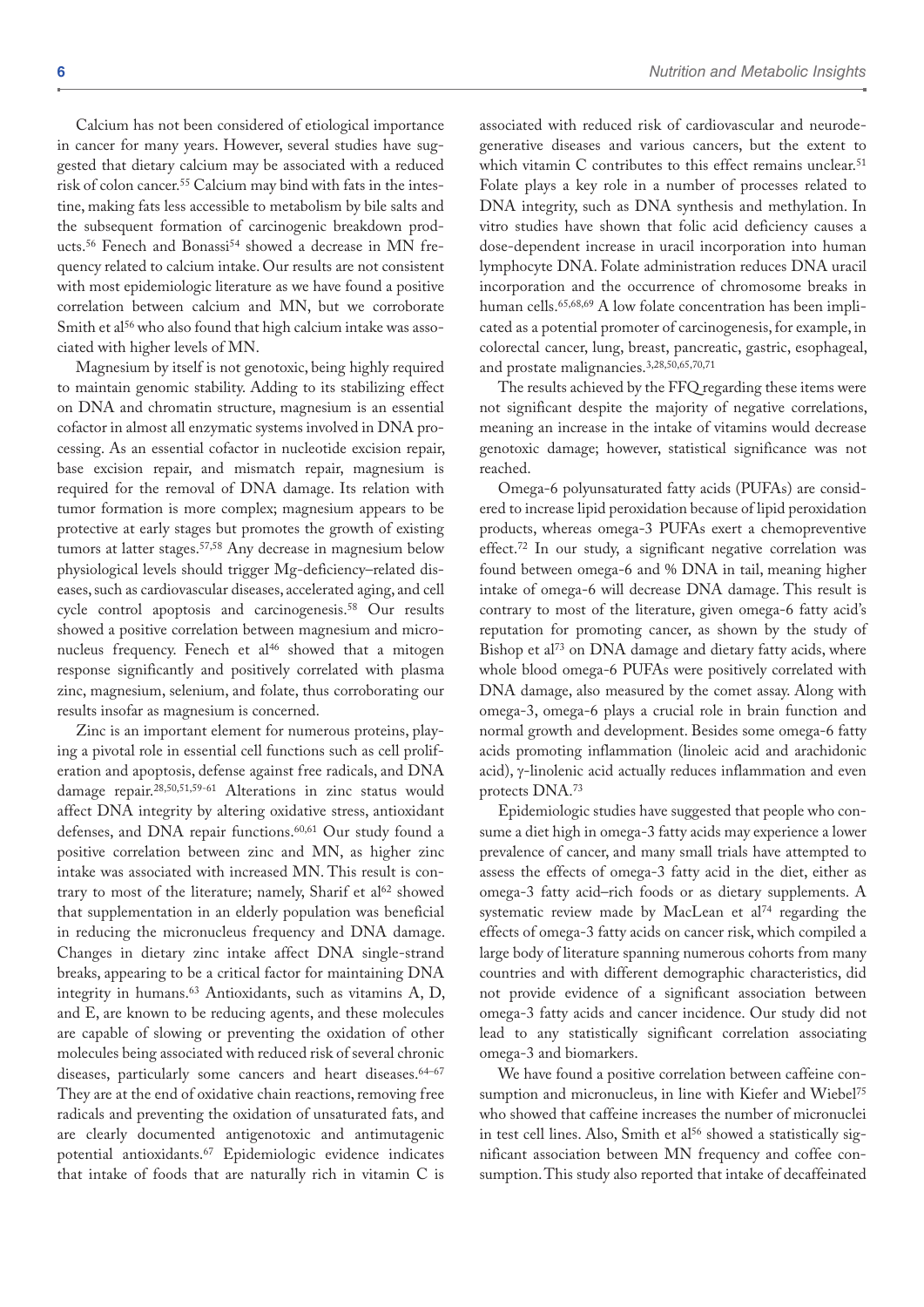coffee was not associated with a similar increase in MN. There is no unequivocal epidemiologic evidence indicating that caffeine is carcinogenic to humans,<sup>75</sup> although it has been a suspected carcinogen, primarily for cancers of the pancreas, bladder, kidney, and ovary.56 Caffeine is involved in the inhibition of p53, homologous recombination pathway, namely, Rad-51,76 inhibition of DNA synthesis, delays in cell proliferation, reverse cell cycle checkpoint function, enhanced genotoxicity after DNA damage by ultraviolet radiation, and others.<sup>77</sup>

# **Conclusions**

Nowadays, the link between environment, where diet is included, and cancer is gaining even more evidence, indicative of a significant causal or preventive role for various dietary factors.60 Therefore, our study deemed to investigate the influence that macronutrients and micronutrients could have on DNA damage, as a known precursor of mutations that can lead to disease. The use of CBMN technique and comet assay to study human nutrition and cancer<sup>78</sup> is an accepted method, and positive and negative correlations were found.

In general, investigations support the hypothesis that dietary antioxidants may protect against cancer as a moderate effect of long-term antioxidant supplementation on oxidative DNA damage, but significant associations are difficult to find for many reasons. On one hand, studies are usually based on relatively small samples of healthy subjects; on the other hand, synergistic effects involving more than one antioxidant, not seen for each one, should be taken into account,78 but that requires much larger samples. To unravel the association between diet and cancer, the modulating role of macronutrients and micronutrients needs to be more clearly understood. It is possible that other technical tools for measuring DNA damage might allow for capturing more accurate associations involving the antioxidants examined. It is also possible that the range of antioxidant concentrations and/or oxidative DNA damage in this study was not wide enough to detect associations or it can be concluded that associations simply do not exist. Finally, our study was based on a self-administered FFQ, allowing for the subjectivity to which questionnaires are usually prone, and we cannot preclude the possibility that this has influenced the results.

#### **Acknowledgements**

The authors acknowledge Susana Viegas who was the coordinator of the initial project.

# **Author Contributions**

CL, MCG, and MB conceived the idea and designed the study. CL performed the cytokinesis-blocked micronucleus cytome and comet assays for the assessment of genotoxicity biomarkers and applied the food frequency questionnaires. EC performed the statistical data analysis. All authors have read and approved the final manuscript.

#### **References**

- 1. Strickland P, Groopman J. Biomarkers for assessing environmental exposure to carcinogens in the diet. *Am J Clin Nutr*. 1995;61:710S–720S.
- 2. Davis C, Milner J. Biomarkers for diet and cancer prevention research: potentials and challenges. *Acta Pharmacol Sin*. 2007;28:1262–1273.
- 3. Sutandyo N. Nutritional carcinogenesis. *Acta Med Indones*. 2010;42:36–42.
- Go V, Butrum R, Wong D. Diet, nutrition, and cancer prevention: the postgenomic era. *J Nutr*. 2003;133:3830S–3836S.
- 5. Davis C, Milner J. Frontiers in nutrigenomics, proteomics, metabolomics and cancer prevention. *Mutat Res*. 2004;551:51–64.
- 6. Elliot R, Ong TJ. Nutritional genomics. *Br Med J*. 2002;324:1438–1442.
- 7. Ordovas F, Corella D. Nutritional genomics. *Annu Rev Genomics Hum Genet*. 2004;5:71–118.
- 8. Afman L, Müller M. Nutrigenomics: from molecular nutrition to prevention of disease. *J Am Diet Assoc*. 2006;106:569–576.
- 9. Couto E, Boffetta P, Lagiou P, et al. Mediterranean dietary pattern and cancer risk in the EPIC cohort. *Br J Cancer*. 2011;104:1493–1499.
- 10. Couto E, Sandin S, Löf M, Ursin G, Adami H-O. Mediterranean dietary pattern and risk of breast cancer. *PLoS ONE*. 2013;8:e55374.
- 11. Anand P, Kunnumakara A, Sundaram C, et al. Cancer is a preventable disease that requires major lifestyle changes. *Pharm Res*. 2008;25:2097–2116.
- 12. Willett W, Giovannucci E. Epidemiology of diet and cancer risk. In: Shils M, Shike M, Ross A, Caballer B, Cousins R, eds. *Modern Nutrition in Health and Disease*. 10th ed. Philadelphia, PA: Lippincott Williams & Wilkins; 2006;1267–1279.
- 13. Fenech M. Cytokinesis-block micronucleus assay evolves into a "cytome" assay of chromosomal instability, mitotic dysfunction and cell death. *Mutat Res*. 2006;600:58–66.
- 14. Fenech M. Cytokinesis-block micronucleus cytome assay. *Nat Protoc*. 2007;2:1084–1104.
- 15. Fenech M. The advantages and disadvantages of the cytokinesis-block micronucleus method. *Mutat Res*. 1997;392:11–18.
- 16. Fenech M. Important variables that influence base-line micronucleus frequency in cytokinesis-blocked lymphocytes—a biomarker for DNA damage in human populations. *Mutat Res*. 1998;404:155–165.
- 17. Fenech M. The *in vitro* micronucleus technique. *Mutat Res*. 2000;455:81–95.
- 18. Fenech M, Crott JW. Micronuclei, nucleoplasmic bridges and nuclear buds induced in folic acid deficient human lymphocytes-evidence for breakage-fusion-bridge cycles in the cytokinesis-block micronucleus assay. *Mutat Res*. 2002;504:131–136.
- 19. Mateuca R, Lombaert N, Aka PV, Decordier I, Kirsch-Volders M. Chromosomal changes: induction, detection methods and applicability in human biomonitoring. *Biochimie*. 2006;88:1515–1531.
- 20. Fenech M, Kirsch-Volders M, Natarajan AT, et al. Molecular mechanisms of micronucleus, nucleoplasmic bridge and nuclear bud formation in mammalian and human cells. *Mutagenesis*. 2011;26:125–132.
- 21. Utani K, Kawamoto J, Shimizu N. Micronuclei bearing acentric extrachromosomal chromatin are transcriptionally competent and may perturb the cancer cell phenotype. *Mol Cancer Res*. 2007;5:695–704.
- 22. Collins A, Dusinská M, Franklin M, et al. Comet assay in human biomonitoring studies: reliability, validation, and applications. *Environ Mol Mutagen*. 1997;30:139–146.
- 23. Moller P, Knudsen LE, Loft S, Wallin H. The comet assay as a rapid test in biomonitoring occupational exposure to DNA-damaging agents and effect of confounding factors. *Cancer Epidemiol Biomarkers Prev*. 2000;9:1005–1015.
- 24. Collins AR. The comet assay for DNA damage and repair: principles, applications, and limitations. *Mol Biotechnol*. 2004;26:249–261.
- 25. Collins AR. Investigating oxidative DNA damage and its repair using the comet assay. *Mutat Res*. 2009;681:24–32.
- 26. Dusinska M, Collins AR. The comet assay in human biomonitoring: gene–environment interactions. *Mutagenesis*. 2008;23:191–205.
- 27. Azqueta A, Shaposhnikov S, Collins A. Detection of oxidised DNA using DNA repair enzymes. In: Dhawan A, Hartmann A, Plewa MJ, et al, eds. *The Comet Assay in Toxicology*. London, England: Royal Society of Chemistry [\(www.rsc.](www.rsc.org) [org\)](www.rsc.org);2009;58–63.
- 28. Ames B. DNA damage from micronutrient deficiencies is likely to be a major cause of cancer. *Mutat Res*. 2001;475:7–20.
- 29. Key T, Schatzkin A, Willett W, Allen N, Spencer E, Travis R. Diet, nutrition and the prevention of cancer. *Public Health Nutr*. 2004;7:187–200.
- Lopes C. Reproducibility and validation of a Food Frequency Questionnaire. In: *Diet and Myocardial Infarction: A Community-Based Case-Control Study. A Population-Based Case Control Study* [PhD thesis]. Porto, Portugal: University of Porto; 2000;79–115 (in Portuguese).
- 31. Lopes C, Aro A, Azevedo A, Ramos E, Barros H. Intake and adipose tissue composition of fatty acids and risk of myocardial infarction in a male Portuguese community sample. *J Am Diet Assoc*. 2007;107:276–286.